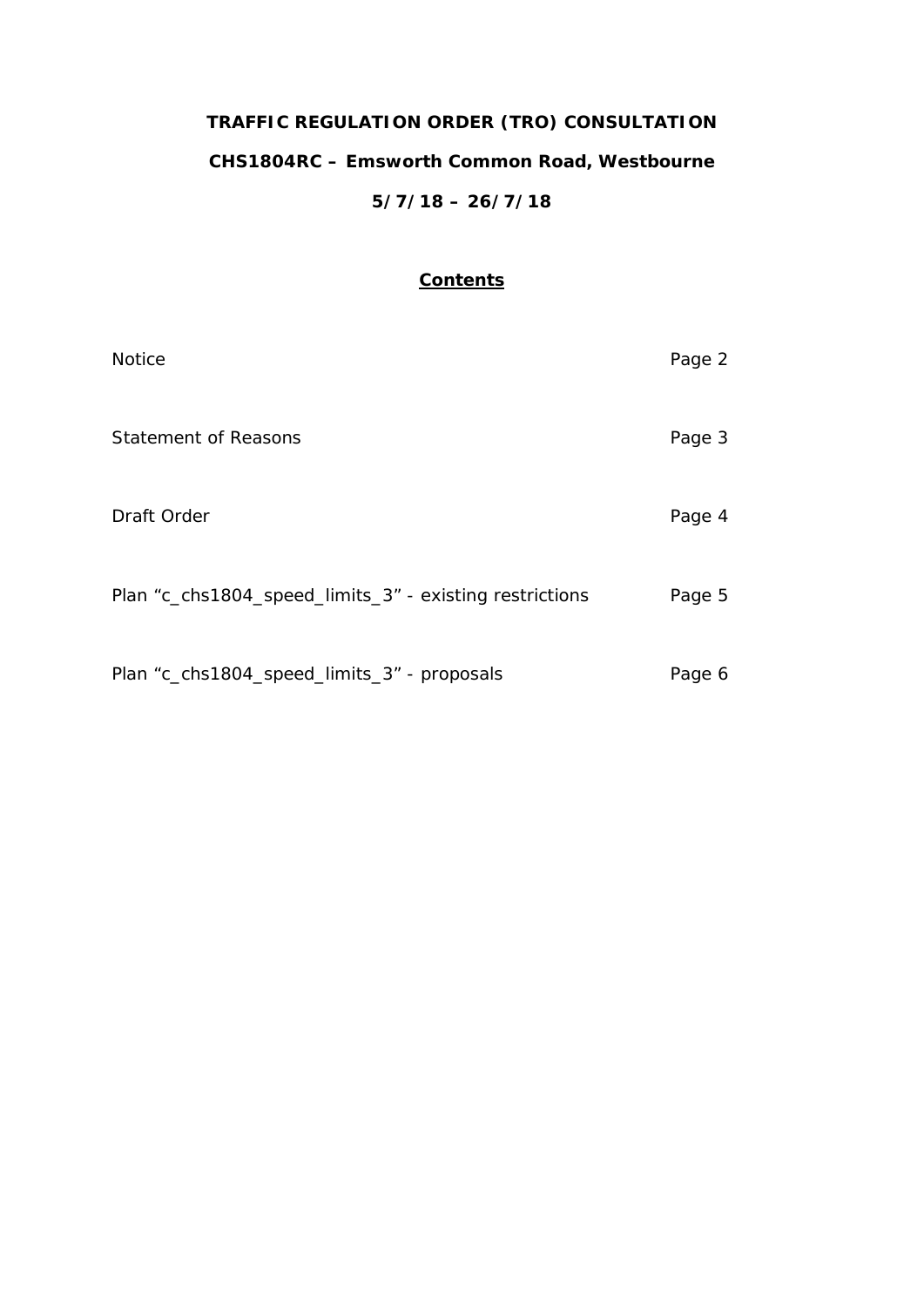#### **WEST SUSSEX COUNTY COUNCIL (WESTBOURNE – ALDSWORTH: EMSWORTH COMMON ROAD) (40MPH SPEED LIMIT) ORDER 2018**

**NOTICE** is hereby given that West Sussex County Council proposes to introduce a permanent Order under the provisions of the Road Traffic Regulation Act 1984, the effect of which will be to introduce a 40mph speed limit on the length of Emsworth Common Road that runs from Aldsworth Bridge north-westwards for a distance of 375 metres.

Full details of the proposals in this Notice can be viewed on our website [www.westsussex.gov.uk/tro.](http://www.westsussex.gov.uk/tro) The website includes a response form for comments or objections.

The documents may be inspected at West Sussex County Council, County Hall, Chichester, and at the Chichester Public Library, Tower Street Chichester during normal library opening hours.

Any objections or comments about the proposal must be received by 26 July 2018 These may be sent via the response form on the website, in writing to: TRO Team, West Sussex County Council, The Grange, Tower Street, Chichester, PO19 1RH; or by e-mail to: [tro.team@westsussex.gov.uk.](mailto:tro.team@westsussex.gov.uk) Library staff will NOT be in a position to answer questions on the proposal and all correspondence should be addressed to the undersigned, quoting reference no. TRO/CHS1804/RC. Only correspondence including a full name and address will be considered.

Director of Law & Assurance County Hall **Chichester** 5 July 2018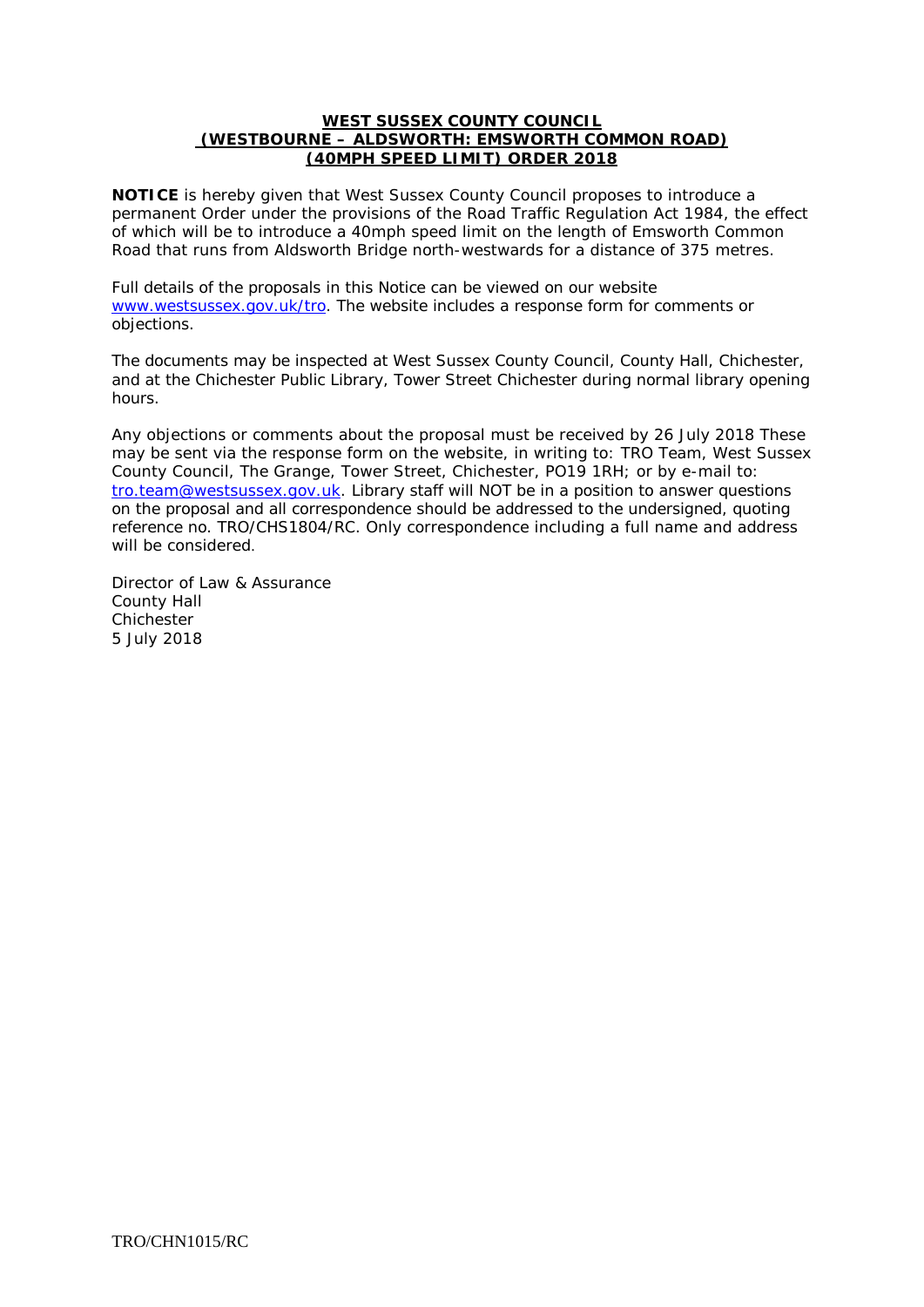#### **WEST SUSSEX COUNTY COUNCIL (WESTBOURNE – ALDSWORTH: EMSWORTH COMMON ROAD) (40MPH SPEED LIMIT) ORDER 2018**

### **Statement Of Reasons For Proposing To Make The Order**

The County Council in exercise of their powers under the Road Traffic Regulation Act 1984, propose to make a permanent Order the effect of which will be to introduce a 40mph speed limit on the length of Emsworth Common Road that runs from Aldsworth Bridge north-westwards for a distance of 375 metres.

Emsworth Common Road is a 'C' classified road within the parish of Westbourne. It is rural in character and currently subject to the national speed limit except where it approaches the hamlet of Aldsworth where it is subject to a 40mph speed limit.

Concerns have been raised locally about road safety and general traffic speed. The Cabinet Member for Highways & Infrastructure approved progression of a traffic Order to reduce the speed limit on the section of the Emsworth Common Road approaching Aldsworth.

A check of police casualty statistics indicates there is a low level and varied accident record. A review of the speed limit has been carried out and it is proposed to extend the 40mph speed limit in Aldsworth westwards and northwards to fully encompass the bends on the approach to Aldsworth. The proposed lower speed limit is compliant with the County Council's Policy and more adequately reflects the character of the road.

The primary aim of the initiative is of road safety and casualty prevention, and it is intended that this approach will not compromise the effectiveness of existing speed limits around the county.

This Order is proposed so as to reduce danger to persons or other traffic using the road or to minimise the likelihood of any such danger arising, and for preserving or improving the amenity of the area through which the road runs.

Drawing CHS1804 Emsworth Common Road proposed speed limits shows the length of road, which is the subject of the proposed order.

Director of Law Assurance & Strategy County Hall Chichester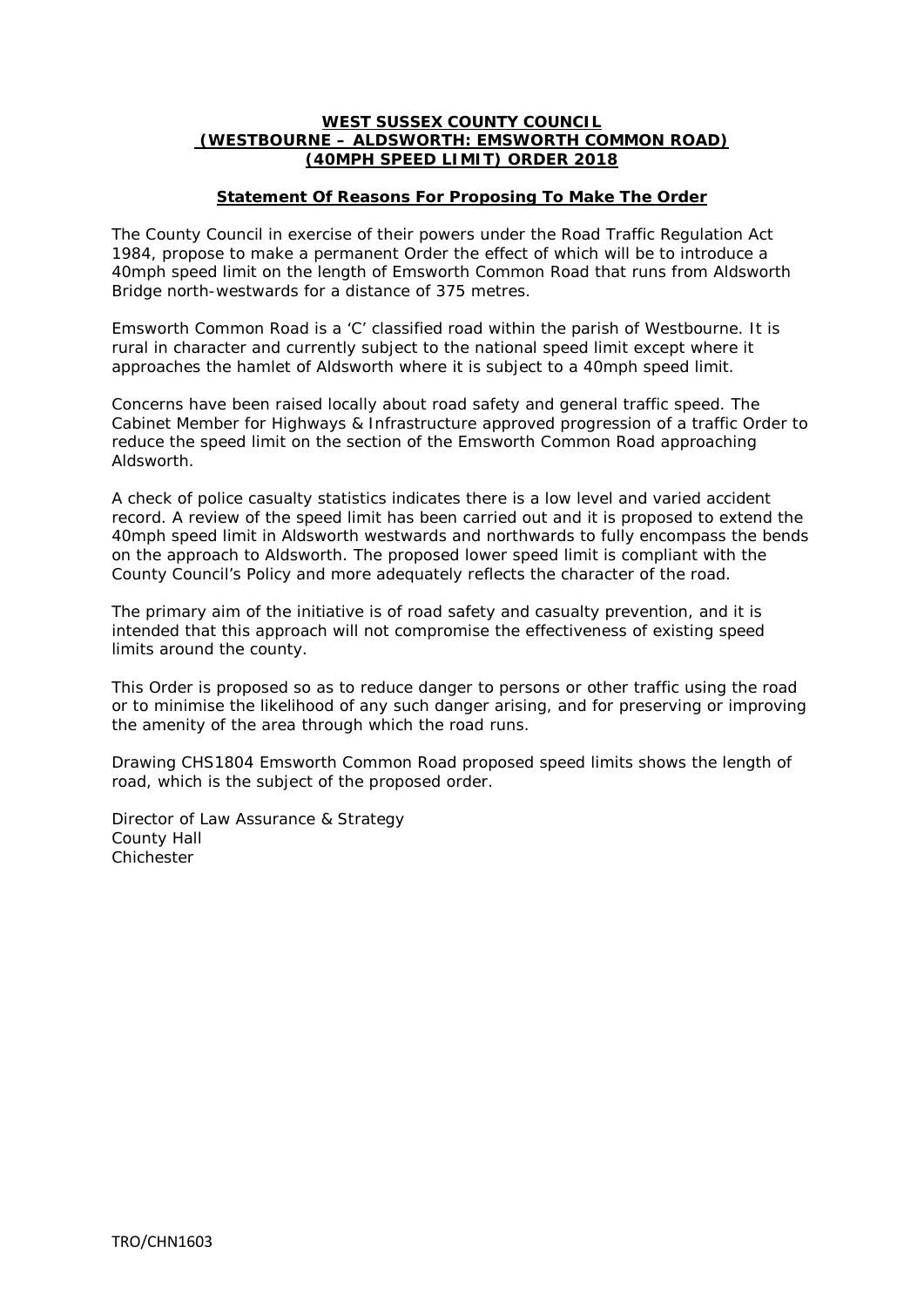#### **WEST SUSSEX COUNTY COUNCIL (WESTBOURNE – ALDSWORTH: EMSWORTH COMMON ROAD) (40MPH SPEED LIMIT) ORDER 2018**

West Sussex County Council in exercise of their powers under Sections 82 and 84 (1) (a) of the Road Traffic Regulation Act 1984 ("the Act"), and Part IV of Schedule 9 of the Act and of all other enabling powers, and after consultation with the chief officer of police in accordance with Part III and Part IV of Schedule 9 to the Act hereby make the following Order:-

- 1. This Order shall come into operation on the x day of x 2018 and may be cited as "West Sussex County Council (Westbourne - Aldsworth: Emsworth Common Road) (40mph Speed Limit) Order 2018"
- 2. No person shall cause or permit any vehicle to proceed at a speed exceeding 40 miles per hour in the length of roads specified in the Schedule to this Order
- 3. Nothing in Paragraph 2 shall apply to a vehicle being used by naval, military or air force purposes while being driven by a person for the timebeing subject to the orders of a member of the armed forces of the Crown on an occasion when –
	- (a) the person driving the vehicle is a member of the special forces as defined by the Road Traffic Exemptions (Special Forces) (Variation and Amendment) Regulations 2011; and
	- (b) the vehicle is being driven-
		- (i) in response, or for practice in responding, to a national security emergency by a person who has been trained in driving vehicles at high speeds; or
		- (ii) for the purpose of training a person in driving vehicles at high speeds.

#### **SCHEDULE (40mph speed limit)**

#### Length of road in Westbourne

| Emsworth Common Road                                                                 | from Aldsworth Bridge north-<br>westwards for a distance of 375<br>metres. |
|--------------------------------------------------------------------------------------|----------------------------------------------------------------------------|
| The COMMON SEAL of WEST SUSSEX<br>COUNTY COUNCIL was<br>affixed hereto the<br>day of |                                                                            |
| in the presence of:                                                                  | (L.S.)                                                                     |
| <b>Authorised Signatory</b>                                                          |                                                                            |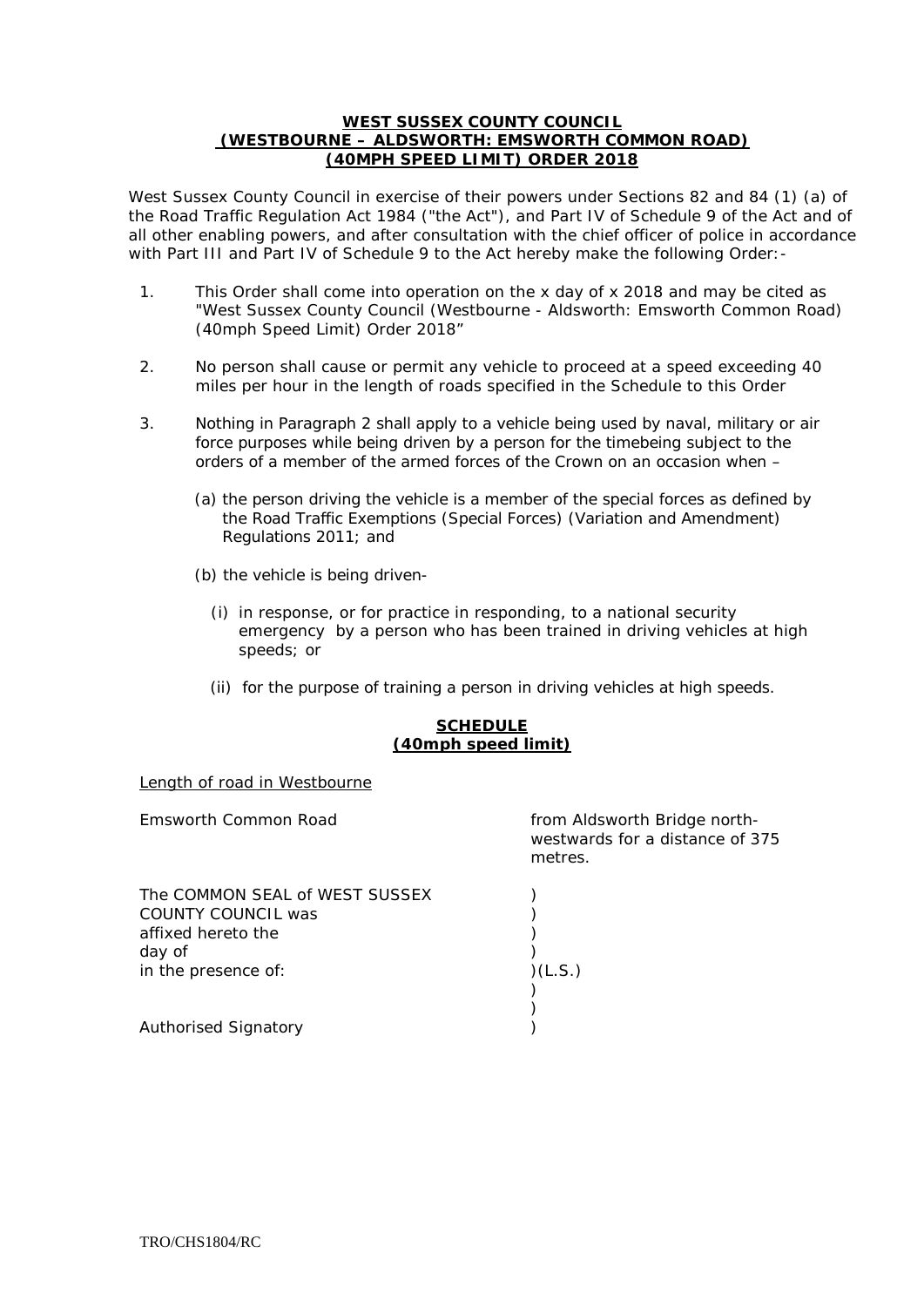